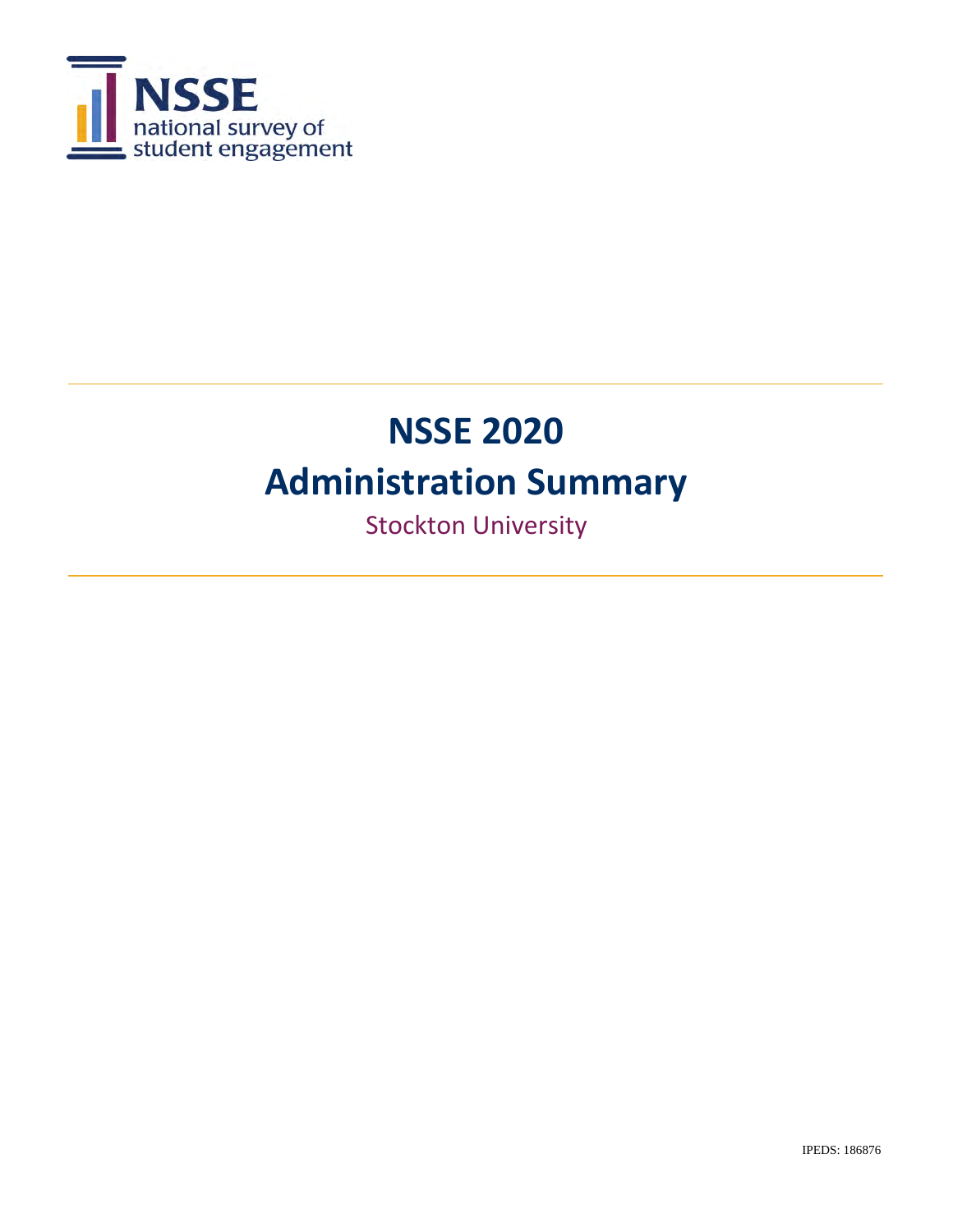This page intentionally left blank.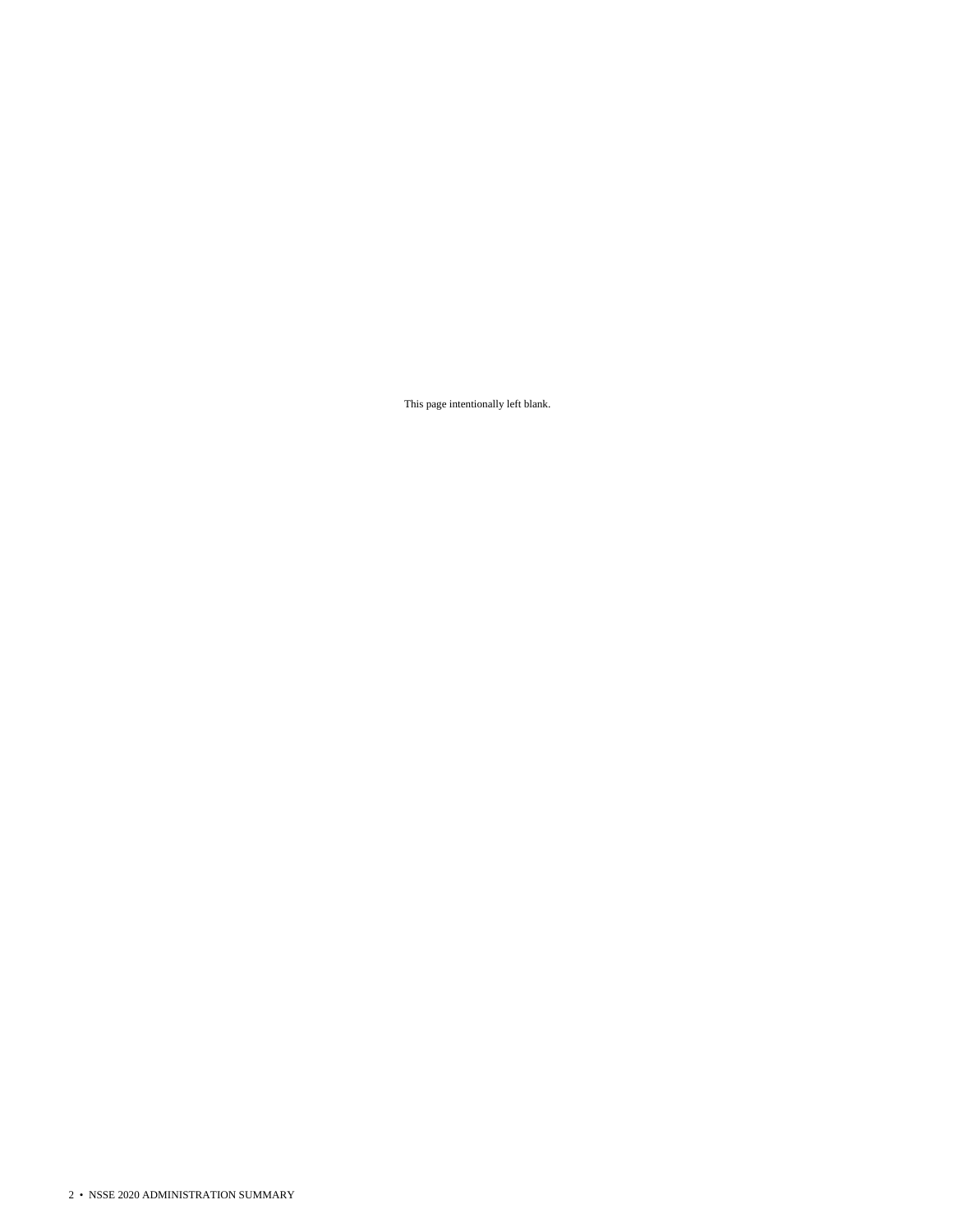

# **NSSE 2020 Administration Summary Stockton University**

# **Administration Summary**

This report provides an overview of your NSSE administration, including details about your population and sample, response rates, representativeness of your respondents, survey customization choices, and recruitment message schedule. This information can be useful for assessing data quality and planning future NSSE administrations.

### **Population and Respondents**

The table at right reports your institution's population sizes, how many students were sampled (whether census-administered or randomly selected), and how many completed the survey.

| Survey completions               | First-year | <b>Senior</b> |
|----------------------------------|------------|---------------|
| Submitted population             | 2,157      | 1,864         |
| Adjusted population <sup>a</sup> | 2,157      | 1,864         |
| Survey sample <sup>b</sup>       | 2,157      | 1,864         |
| Total respondents <sup>b</sup>   | 404        | 374           |
| Full completions <sup>c</sup>    | 279        | 284           |
| Partial completions              | 125        | 90            |

a. Adjusted for ineligible students and those for whom survey requests were returned as undeliverable.

b. Number of census or randomly sampled students invited to complete the survey. Targeted, experimental, and locally administered samples not included.

c. Submitted demographic and (if applicable) Topical Module sets.

# **Response Rate and Sampling Error**<sup>a</sup>

The table below summarizes response rates and sampling errors for your institution and comparison groups. For more information see NSSE's Response Rate FAQ: **go.iu.edu/NSSE-RRFAQ** 

|                | First-year |                 |                |             | <b>Senior</b> |                 |                |             |
|----------------|------------|-----------------|----------------|-------------|---------------|-----------------|----------------|-------------|
|                | Stockton   |                 |                | All NSSE    | Stockton      |                 |                | All NSSE    |
|                | University | Mid East Public | Carnegie Class | Institution | University    | Mid East Public | Carnegie Class | Institution |
| Response rate  | 19%        | 26%             | 24%            | 27%         | 20%           | 23%             | 25%            | 24%         |
| Sampling error | $+/- 4.4%$ | $+/- 0.6%$      | $+/- 0.3%$     | $+/- 0.1%$  | $+/- 4.5%$    | $+/- 0.6%$      | $+/- 0.3%$     | $+/- 0.1%$  |

a. Comparison group response rate and sampling error were computed at the student level (i.e., they are not institution averages) for all respondents.

b. Also called "margin of error," sampling error is an estimate of the amount a score based on a sample could differ from the true score on a given item. For example, if the sampling error is  $+/-$  5.0% and 40% of your students replied "Very often" to a particular item, then the true population value is most likely between 35% and 45%.

# **Representativeness and Weighting**

The first table at right details variables submitted in your population file. Respondent and population percentages are listed side by side as a convenience to see how well the characteristics of your respondents reflect your first-year and senior populations. For detailed characteristics of the respondents in your reports, refer to your *Respondent Profile.*

NSSE data files include weights by institution-reported sex and enrollment status so institutional estimates reflect the population with respect to these characteristics. The second table at right provides the respondent and population proportions used to calculate your weights. For more information, see **go.iu.edu/NSSE-weights** 

| <b>Representativeness</b>        | First-year   |              | <b>Senior</b> |              |  |
|----------------------------------|--------------|--------------|---------------|--------------|--|
|                                  | Respondent % | Population % | Respondent %  | Population % |  |
| Female                           | 75           | 59           | 73            | 60           |  |
| <b>Full-time</b>                 | 99           | 99           | 93            | 91           |  |
| First-time, first-year           | 87           | 80           | N/A           | N/A          |  |
| Race/ethnicity <sup>ª</sup>      |              |              |               |              |  |
| Am. Indian or Alaska Native      | $\Omega$     | 0            | 0             | $\Omega$     |  |
| Asian                            | 10           | 7            | 6             | 7            |  |
| <b>Black or African American</b> | 10           | 11           |               | 7            |  |
| Hispanic or Latino               | 16           | 16           | 14            | 14           |  |
| Native Hawaiian/Other Pac. Isl.  | $\Omega$     | <sup>0</sup> | O             | $\Omega$     |  |
| White                            | 60           | 60           | 66            | 67           |  |
| Other                            | 0            | 0            | 0             | $\Omega$     |  |
| Foreign or nonresident           | 1            |              |               | 1            |  |
| Two or more races/ethnicities    | 2            | 4            | 4             | 3            |  |
| Unknown                          | 0            |              | 2             |              |  |

a. Based on the IPEDS categories submitted in the population file. Results for institutions without full (at least 90%) race/ethnicity information in the population file are not reported.

| Weighting <sup>a</sup> | First-year   |              | Senior       |              |
|------------------------|--------------|--------------|--------------|--------------|
|                        | Respondent % | Population % | Respondent % | Population % |
| Full-time, female      | 75           | 58           | 68           | 54           |
| Full-time, male        | 24           | 41           | 25           | 37           |
| Part-time, female      |              |              |              | 6            |
| Part-time, male        | 0            | 0            |              | 3            |

a. Weights were also calculated for students with "Another" or "Unknown" codes for sex.